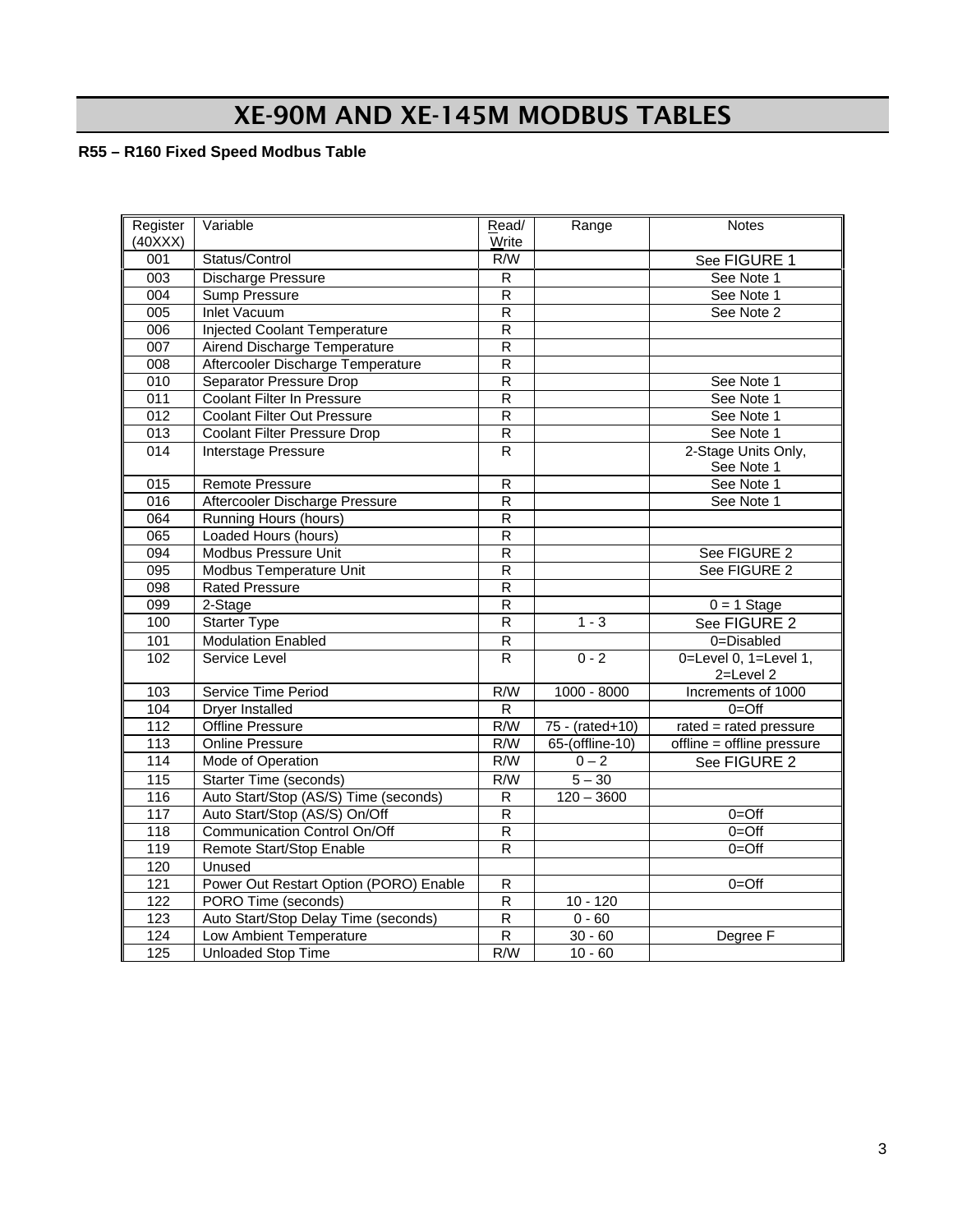| Register<br>(40XXX) | Variable                       | Read/<br>Write | Range      | <b>Notes</b> |
|---------------------|--------------------------------|----------------|------------|--------------|
| 126                 | Low Ambient Option On/Off      | R              |            | $0 =$ Off    |
| 127                 | <b>High Dust Filter</b>        | R              |            | $0 =$ Off    |
| 128                 | Lead/Lag                       | R/W            |            | $0 = Lag$    |
| 129                 | Lag Offset                     | R/W            | $0 - 45$   | psi          |
| 130                 | Variable Frequency Drive       | R              |            | $0 =$ Off    |
| 131                 | Lead/Lag Cycle Length (Hours)  | R              | $0 - 750$  |              |
| 132                 | Scheduled Start (Day)          | R              | $0 - 9$    | See FIGURE 2 |
| 133                 | Scheduled Start (Hour)         | R              | $0 - 23$   |              |
| 134                 | Scheduled Start (Minute)       | R              | $0 - 59$   |              |
| 135                 | Scheduled Stop (Day)           | R              | $0 - 9$    | See FIGURE 2 |
| 136                 | Scheduled Stop (Hour)          | R              | $0 - 23$   |              |
| 137                 | <b>Scheduled Stop (Minute)</b> | R              | $0 - 59$   |              |
| 138                 | Condensate Release Time        | R/W            | $2 - 20$   |              |
| 139                 | Condensate Interval Time       | R/W            | $90 - 270$ |              |
| 140                 | Remote Sensor                  | R              |            | $0=O$ ff     |
| 255                 | <b>Warning Code</b>            | R              |            | See FIGURE 4 |
| 256                 | <b>Trip Code</b>               | R              |            | See FIGURE 4 |

Note 1 - If unit of measure is bar or kgcm², divide by 10.

Note 2 - If unit of measure is bar or kgcm², divide by 100. If unit of measure is PSI, divide by 10.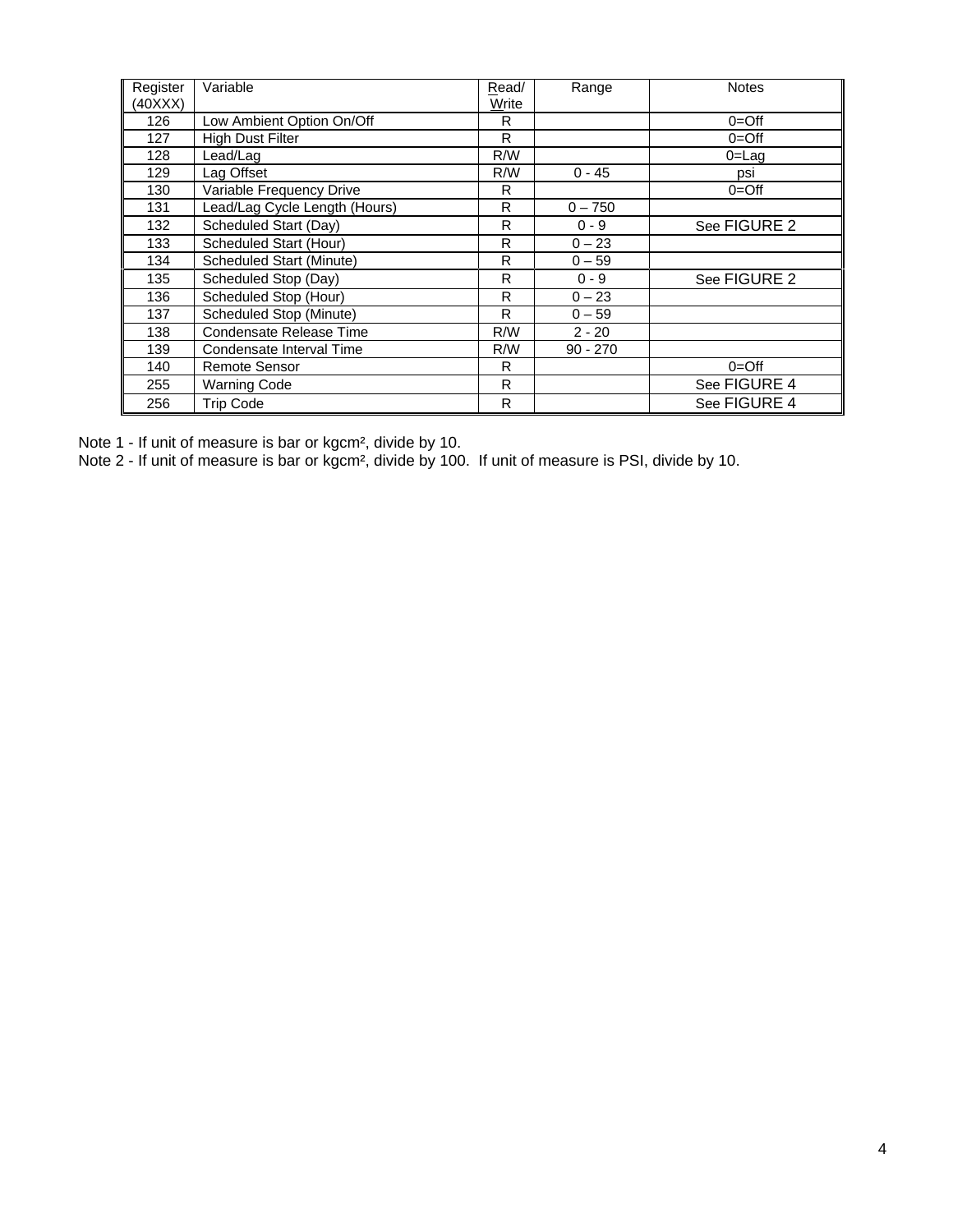| Bit 0: Host/Local (R/W)            | Bit 6: Alarm (R)                                                              |
|------------------------------------|-------------------------------------------------------------------------------|
| $0 =$ Local                        | $0 = No$ Alarms                                                               |
| $1 = Host$                         | $1 =$ Alarms                                                                  |
| Bit 1: Run/Stop (R/W)              | Bit 7: Warning (R)                                                            |
| $0 = Stop$                         | $0 = No$ Warnings                                                             |
| $1 = \text{Run}$                   | $1 =$ Warnings                                                                |
| Bit 2: Load/Unload (R/W)           | Bit 8: On/Off Line Mode (R)                                                   |
| $0 =$ Unload                       | $0 = Not in On/Off Line Mode$                                                 |
| $1 =$ Load                         | $1 = On/Off$ Line Mode                                                        |
| Bit 3: Modulating (R)              | Bit 9: Mod/ACS or Mod Only (R)                                                |
| $0 = Not Modulating$               | $0 = Not in Mod/ASC Mode$                                                     |
| $1 = Modulating$                   | $1 = Mod/ASC Mode$                                                            |
| <b>Bit 4: Unused</b>               | Bits 10-12: Unused                                                            |
| Bit 5: Stopped in Auto Restart (R) | <b>Bits 13-15: Unit Type (R)</b>                                              |
| $0 = Not$ Stopped in Auto Restart  | $001 = SSR controller$                                                        |
| 1 = Stopped in Auto Restart        |                                                                               |
|                                    | FIGURE 1 XE-90M AND XE-145M FIXED SPEED CONTROLLER REGISTER 01-STATUS/CONTROL |

| Register 94: Pressure - Modbus<br>$0 = \text{psi}$<br>$1 = kPa$<br>$2 = bar$<br>$3 = \text{kg/cm2}$ |                                                  | Register 95: Temperature - Modbus<br>$0 =$ Degrees F<br>$1 =$ Degrees C                               |
|-----------------------------------------------------------------------------------------------------|--------------------------------------------------|-------------------------------------------------------------------------------------------------------|
| <b>Register 100: Starter Type</b><br>$1 = Star-Delta$<br>$2$ = Remote Starter<br>$3 = Soft$ Starter |                                                  | <b>Register 114: Mode of Operation</b><br>$0 = On/Off$ Line<br>$1 = MOD/ACS$<br>$2 =$ Modulation Only |
| <b>Registers 132, 135: Day</b><br>$0 =$ Sunday<br>$1 =$ Monday<br>$2 = Tuesday$<br>$3 =$ Wednesday  | $4 =$ Thursday<br>$5 =$ Friday<br>$6 =$ Saturday | $7 =$ Daily<br>$8 =$ Weekdays<br>$9 = Weekends$                                                       |

**FIGURE 2 XE-90M AND XE-145M FIXED SPEED CONTROLLER REGISTER CODES**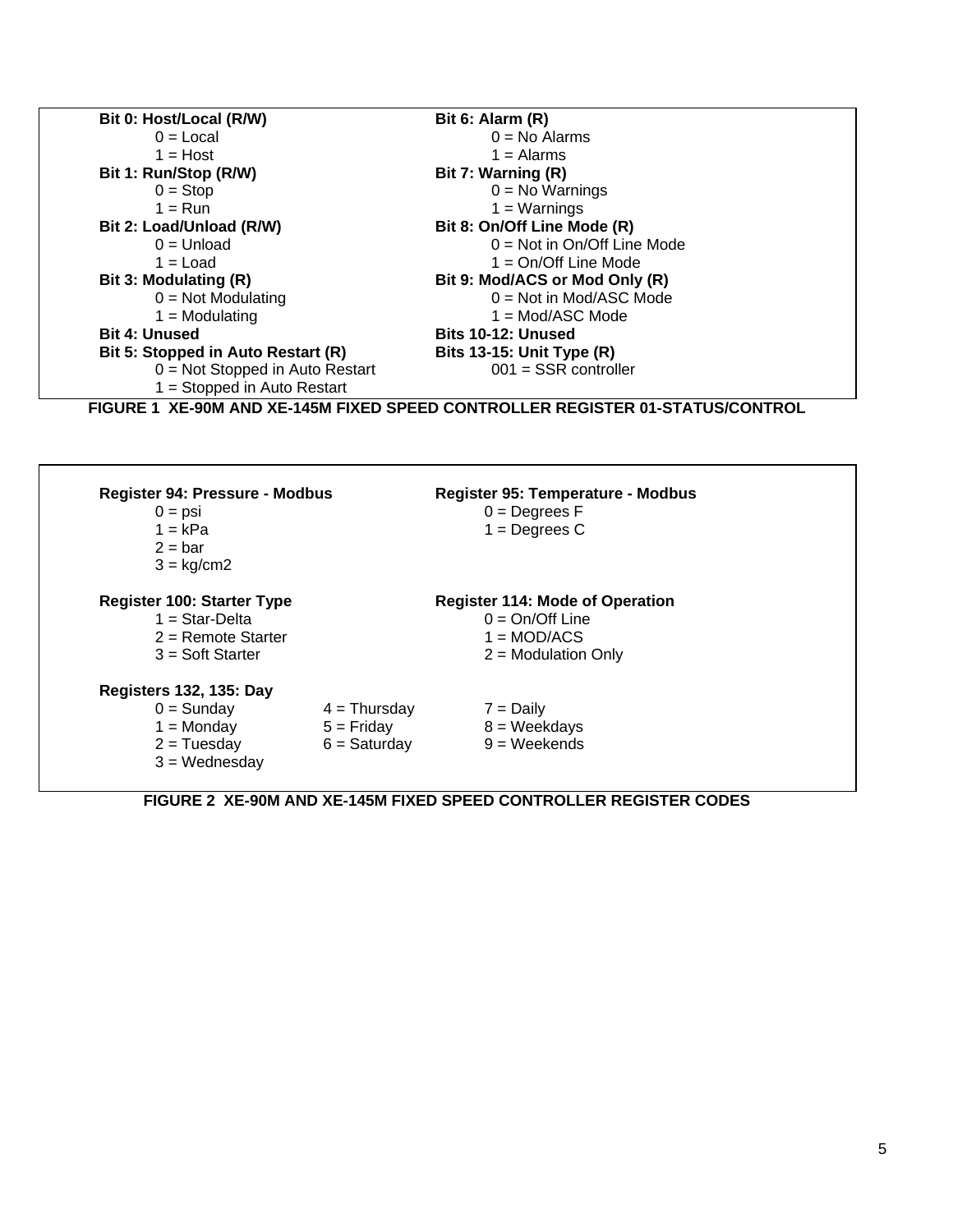| Code            | Description                       |
|-----------------|-----------------------------------|
| 01              | Sensor Failure 1AVPT              |
| 02              | Sensor Failure 3APT               |
| 03              | Sensor Failure 4APT               |
| 04              | Sensor Failure 5CPT               |
| 05              | Sensor Failure 6CPT               |
| 06              | Sensor Failure 10APT (Remote)     |
| 07              | Sensor Failure 2APT               |
| 08              | Sensor Failure 7APT               |
| 09              | Sensor Failure 2CTT               |
| 10              | Sensor Failure 2ATT               |
| 11              | Sensor Failure 4ATT               |
| 12              | Sensor Failure T4 (Spare)         |
| 13              | Sensor Failure 5DTT               |
| 14              | Sensor Failure 6DTT               |
| 15              | Sensor Failure T7 (Spare)         |
| 16              | Sensor Failure T8 (Spare)         |
| 17              | High Inlet Vacuum                 |
| 18              | Motor Overload (Main)             |
| 19              | Fan Motor Overload                |
| 22              | <b>Check Motor Rotation</b>       |
| 25              | <b>Remote Stop Failure</b>        |
| 26              | <b>Remote Start Failure</b>       |
| 28              | Low Sump Pressure                 |
| 29              | <b>High Air Pressure</b>          |
| 30              | High Coolant Filter Pressure Drop |
| 31              | High A/E Discharge Temperature    |
| 32              | <b>Emergency Stop</b>             |
| 33              | Change Inlet Filter               |
| 34              | <b>Change Separator Element</b>   |
| 35              | Change Coolant Filter             |
| 36              | <b>Sensor Error (Calibration)</b> |
| 38              | 100 Hours To Service              |
| 39              | Service Required                  |
| 40              | Alarm - Service Required          |
| 41              | <b>Auxiliary 2</b>                |
| $\overline{42}$ | Auxiliary 1                       |
| 43              | <b>Condensate Drain Error</b>     |
| 48              | Unit Too Cold To Start            |
| 49              | <b>High Sump Pressure</b>         |
| 50              | High Interstage Pressure          |
| 51              | Dryer High Pressure               |
| 52              | <b>Dryer Freeze Warning</b>       |
| 53              | Condenser Low (Dryer)             |
| 54              | Condenser High (Dryer)            |
| 55              | Change HE Filter (Dryer)          |
| 200             | Check SD Card                     |

**FIGURE 4 XE-90M AND XE-145M FIXED SPEED CONTROLLER TRIP & WARNING CODES**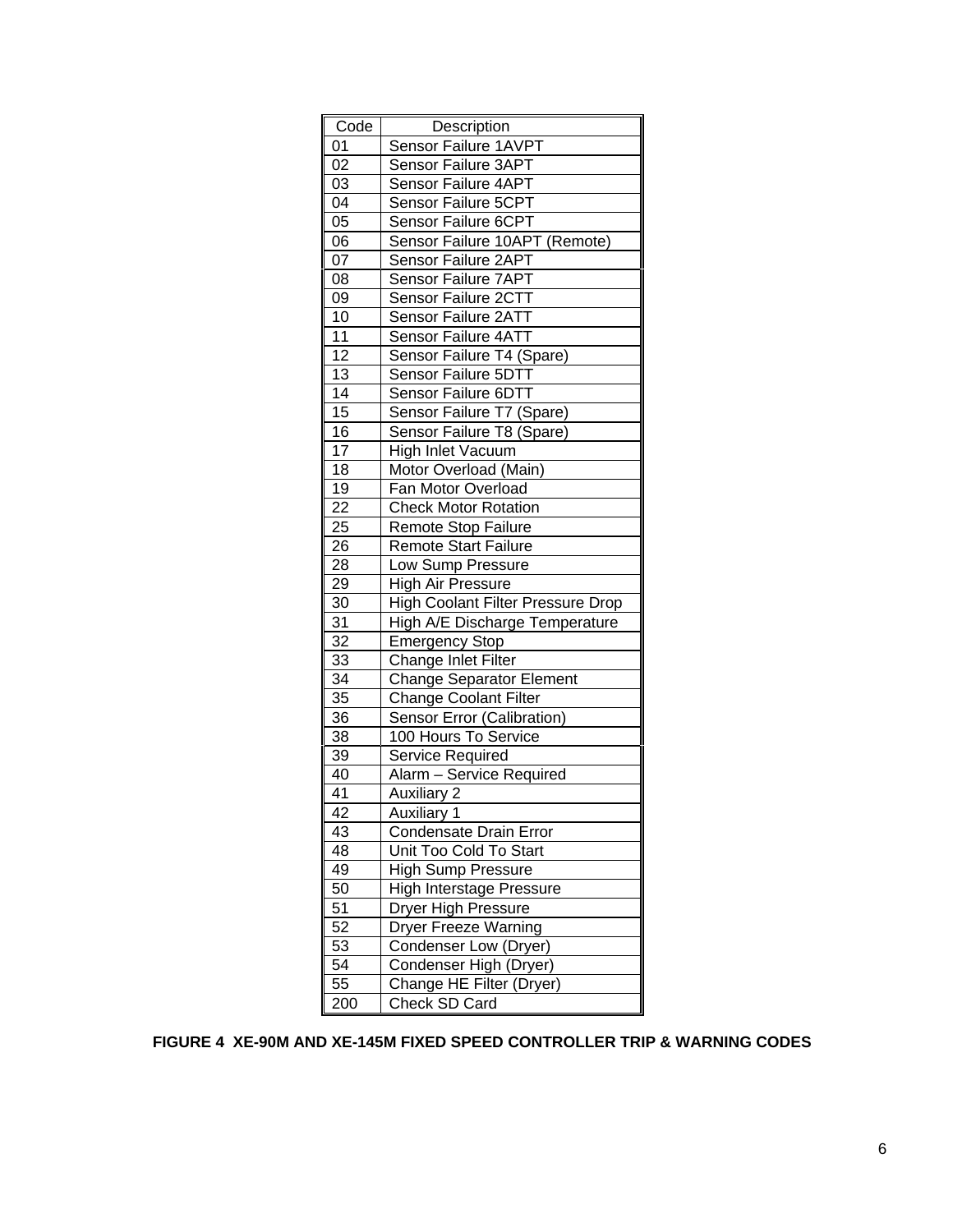| Register<br>(40XXX) | Variable                            | Read/<br>Write          | Range          | <b>Notes</b>                       |
|---------------------|-------------------------------------|-------------------------|----------------|------------------------------------|
| 001                 | Status/Control                      | R/W                     |                | See FIGURE 1                       |
| 003                 | Package Discharge Pressure          | $\overline{R}$          |                | See Note 1                         |
| 004                 | Sump Pressure                       | $\overline{R}$          |                | See Note 1                         |
| 005                 | <b>Inlet Vacuum</b>                 | $\mathsf R$             |                | See Note 2                         |
| 006                 | Interstage Pressure                 | R                       |                | Only in 2-stage units.             |
|                     |                                     |                         |                | See Note 1                         |
| 007                 | <b>Coolant Filter In Pressure</b>   | R                       |                | See Note 1                         |
| 008                 | <b>Coolant Filter Out Pressure</b>  | $\overline{R}$          |                | See Note 1                         |
| 009                 | <b>Remote Pressure</b>              | R                       |                | See Note 1                         |
| 010                 | Aftercooler Discharge Pressure      | $\overline{R}$          |                | See Note 1                         |
| 011                 | <b>Injected Coolant Temperature</b> | ${\sf R}$               |                |                                    |
| 012                 | Airend Temperature                  | R                       |                |                                    |
| 013                 | Aftercooler Discharge Temperature   | $\overline{\mathsf{R}}$ |                |                                    |
| 014                 | <b>Inlet Temperature</b>            | R                       |                |                                    |
| $\overline{015}$    | Cooler Out Temperature              | $\overline{R}$          |                |                                    |
| 016                 | Evaporator                          | $\overline{R}$          |                |                                    |
| $\overline{017}$    | Condenser                           | $\overline{R}$          |                |                                    |
| 018                 | Spare Temperature                   | R                       |                |                                    |
| 019                 | Separator Pressure Drop             | R                       |                | See Note 1                         |
| 020                 | <b>Percent Capacity</b>             | $\overline{R}$          |                |                                    |
| 021                 | Percent Energy Savings              | $\overline{R}$          |                |                                    |
| $\overline{022}$    | Coolant Filter Pressure Drop        | $\overline{R}$          |                | See Note 1                         |
| 025                 | <b>Motor Speed</b>                  | $\overline{R}$          |                |                                    |
| 026                 | Motor Current                       | R                       |                |                                    |
| 027                 | Input Voltage                       | $\mathsf R$             |                | <b>VAC</b>                         |
| 028                 | DC Bus Voltage                      | R                       |                |                                    |
| 029                 | Remote Pressure                     | $\overline{\mathsf{R}}$ |                |                                    |
| 030                 | Motor Voltage                       | $\overline{\mathsf{R}}$ |                |                                    |
| 031                 | Package kW                          | R                       |                |                                    |
| 032                 | kW Hours                            | $\overline{R}$          | $0 - 999$      | Add to (mW hours * 1000)           |
| 033                 | mW Hours                            | $\mathsf R$             |                |                                    |
| 034                 |                                     |                         |                |                                    |
| 064                 | Total Hours (hours)                 | $\mathsf R$             |                |                                    |
| 094                 | Modbus Pressure Unit                | R                       |                | See FIGURE 2                       |
| 095                 | Modbus Temperature Unit             | $\overline{R}$          |                | See FIGURE 2                       |
| 098                 | Compressor Type                     | $\overline{R}$          |                | See FIGURE 2                       |
| 099                 | Service Level                       | $\mathsf{R}$            | $0 - 2$        | 0=Level 0, 1=Level 1,<br>2=Level 2 |
| 100                 | Service Time Period                 | R/W                     | 1000 - 8000    | Increments of 1000                 |
| 101                 | Water Cooled                        | R                       |                | $0=Off$                            |
| 102                 | Hot Side Thermal Valve              | $\overline{R}$          |                | $0 =$ Off                          |
| 103                 | Dryer Installed                     | R                       |                | $0 = no$ dryer                     |
| 104                 | 2-Stage Enabled                     | $\overline{R}$          |                | $0 = 1$ stage                      |
| 112                 | <b>Target Pressure</b>              | $\overline{R}/W$        | 65 - 145       |                                    |
| 113                 | Auto Stop Pressure                  | R/W                     | $(T+1)-(T+10)$ | $T = \text{target pressure}$       |
| 114                 | Immediate Stop Pressure             | R/W                     | ASP-(ASP+10)   | $ASP = auto stop pressure$         |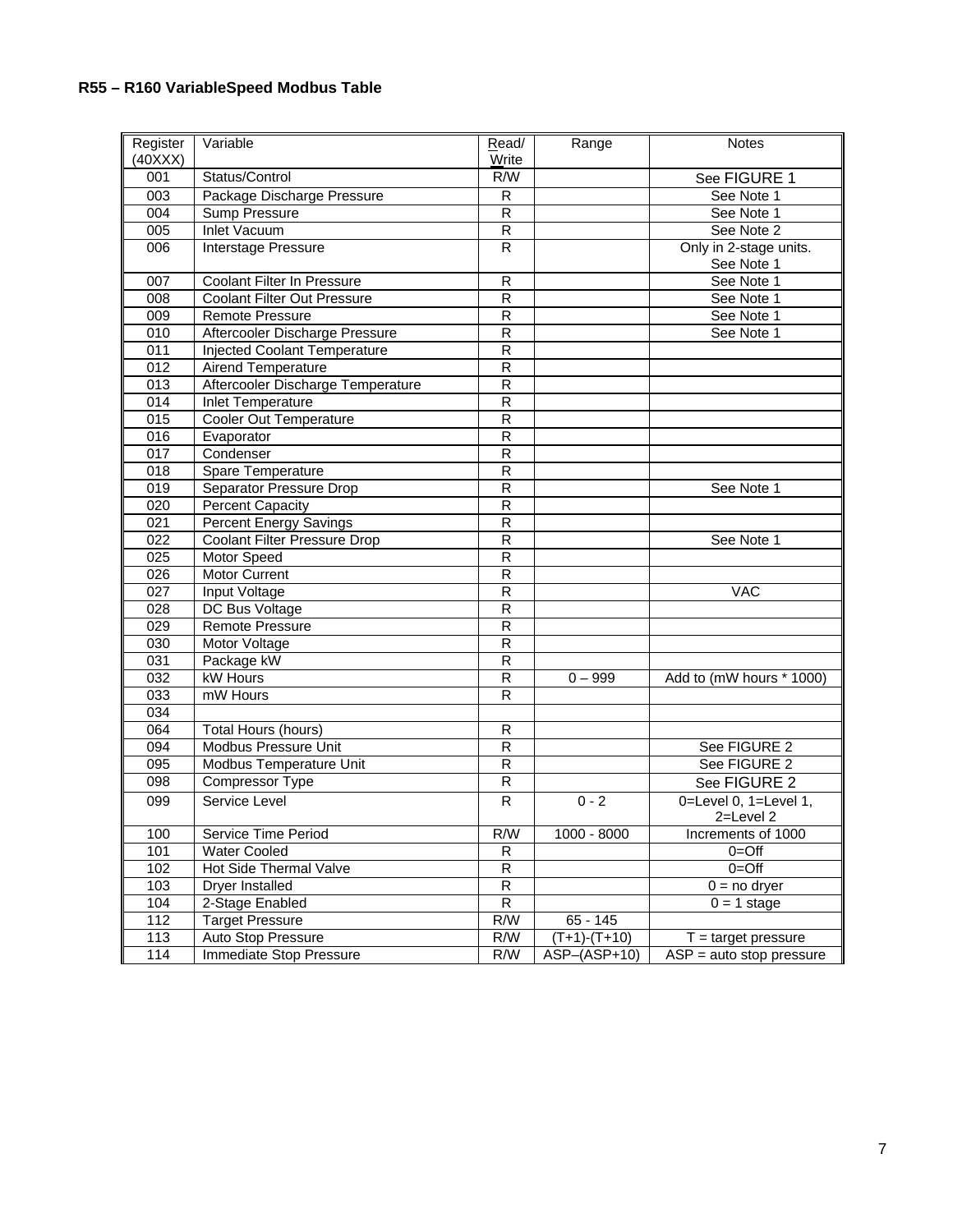| Register<br>(40XXX) | Variable                              | Read/<br>Write | Range      | <b>Notes</b>           |
|---------------------|---------------------------------------|----------------|------------|------------------------|
| 116                 | <b>Energy Rate</b>                    | R              |            |                        |
| 117                 | Compare Savings To                    | R/W            | $0 - 2$    | 0=Geo, 1=Mod, 2=On/Off |
| 118                 | Condensate Release Time               | R              | $2 - 20$   |                        |
| 119                 | Condensate Interval Time              | R              | $90 - 270$ |                        |
| 120                 | Remote Sensor Enable                  | R              |            | $0 =$ Off              |
| 121                 | Communication Control On/Off          | R              |            | $0 =$ Off              |
| 122                 | Remote Start/Stop On/Off              | R              |            | $0 =$ Off              |
| 123                 | Power Out Restart Option (PORO)On/Off | R              |            | $0 =$ Off              |
| 124                 | PORO Time (seconds)                   | R              | $10 - 600$ |                        |
| 127                 | Scheduled Start - Day                 | R              | $0 - 9$    | See FIGURE 2           |
| 128                 | Scheduled Stop - Day                  | R              | $0 - 9$    | See FIGURE 2           |
| 129                 | Scheduled Start (Hour)                | R              | $0 - 23$   |                        |
| 130                 | Scheduled Start (Minute)              | R              | $0 - 59$   |                        |
| 131                 | Scheduled Stop (Hour)                 | R              | $0 - 23$   |                        |
| 132                 | Scheduled Stop (Minute)               | R              | $0 - 59$   |                        |
| 251                 | <b>VSD Software Version Number</b>    | R              |            | Divide by 10           |
| 255                 | Warning Code                          | R              |            | See FIGURE 4           |
| 256                 | Trip Code                             | R              |            | See FIGURE 4           |

Note 1 - If unit of measure is bar or kgcm², divide by 10.

Note 2 - If unit of measure is bar or kgcm², divide by 100. If unit of measure is PSI, divide by 10.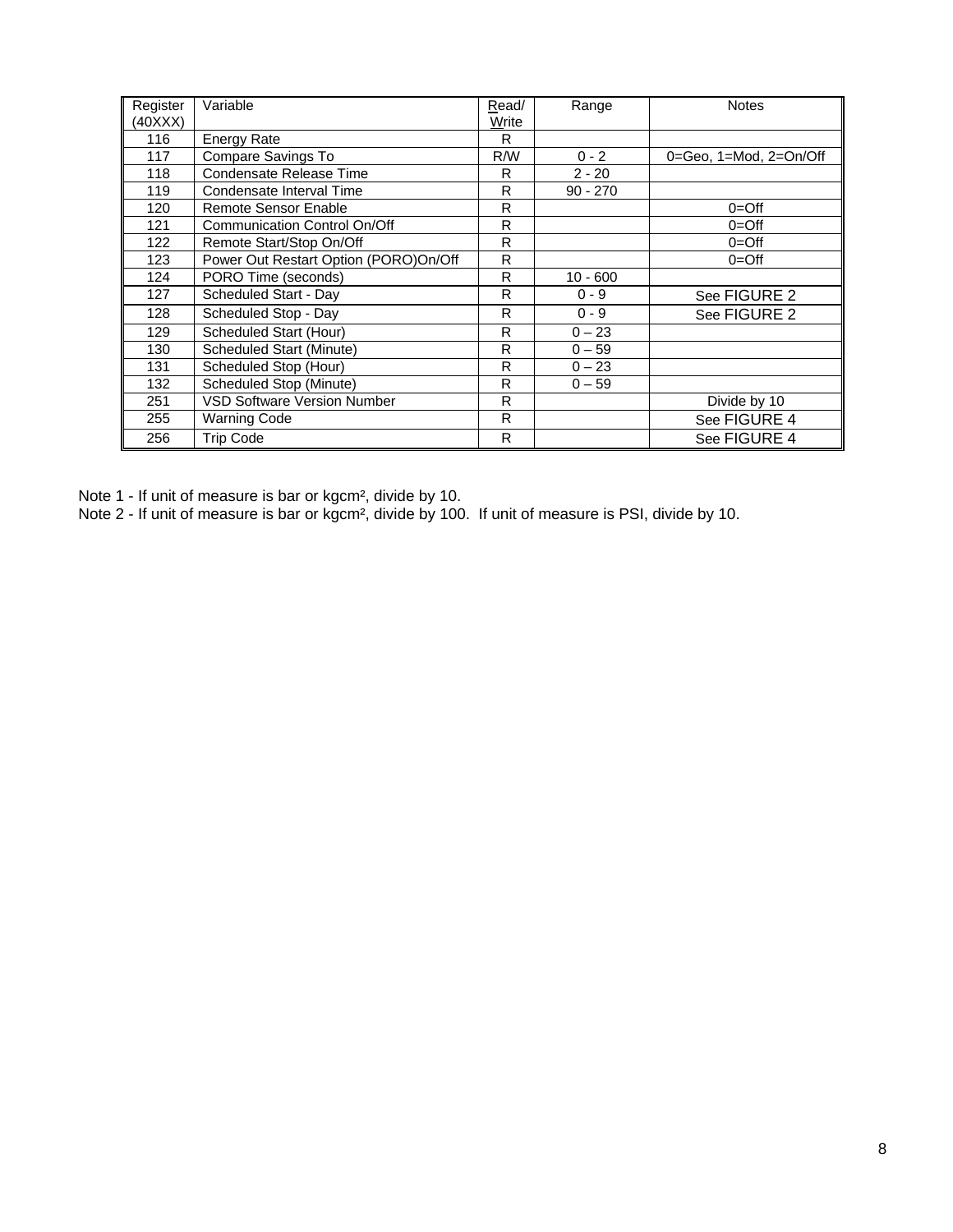| Bit 0: Host/Local (R/W)               | Bit 6: Alarm (R)                                                                 |  |  |
|---------------------------------------|----------------------------------------------------------------------------------|--|--|
| $0 = Local$                           | $0 = No$ Alarms                                                                  |  |  |
| $1 = Host$                            | $1 =$ Alarms                                                                     |  |  |
| Bit 1: Run/Stop (R/W)                 | Bit 7: Warning (R)                                                               |  |  |
| $0 = Stop$                            | $0 = No$ Warnings                                                                |  |  |
| $1 = Run$                             | $1 = Warnings$                                                                   |  |  |
| Bit 2: Load/Unload (R/W)              | Bits 8 - 9: Normal/Unload Operate (R)                                            |  |  |
| $0 = No$ Loaded Operation             | 00 = Unloaded Operation                                                          |  |  |
| $1 =$ Loaded Operatoin                | 11 = Normal Operation                                                            |  |  |
| Bit 3: Operating at Minimum Speed (R) | <b>Bits 10 - 11: Unused</b>                                                      |  |  |
| $0 =$ Operating above Minimum Speed   | <b>Bit 12: Nirvana Compressor (R)</b>                                            |  |  |
| 1 = Operating at Minimum Speed        | $0 = Not Nirvana$                                                                |  |  |
| Bit 4: Operating at Maximum Speed (R) | $1 = Nirvana$                                                                    |  |  |
| 0 = Operating below Maximum Speed     |                                                                                  |  |  |
| 1 = Operating at Maximum Speed        |                                                                                  |  |  |
| Bit 5: Stopped in Auto Restart (R)    | <b>Bits 13-15: Unit Type (R)</b>                                                 |  |  |
| $0 = Not$ Stopped in Auto Restart     | $001 = SSR controller$                                                           |  |  |
| 1 = Stopped in Auto Restart           |                                                                                  |  |  |
|                                       |                                                                                  |  |  |
|                                       | FIGURE 1 XE-90M AND XE-145M VARIABLE SPEED CONTROLLER REGISTER 01-STATUS/CONTROL |  |  |
|                                       |                                                                                  |  |  |
|                                       |                                                                                  |  |  |
|                                       |                                                                                  |  |  |
| Register 94: Pressure - Modbus        | Register 95: Temperature - Modbus                                                |  |  |
| $0 = psi$                             | $0 =$ Degrees F                                                                  |  |  |
| $1 = kPa$                             | $1 =$ Degrees C                                                                  |  |  |
| $2 = bar$                             |                                                                                  |  |  |
| $3 = \text{kg/cm2}$                   |                                                                                  |  |  |
|                                       |                                                                                  |  |  |
| <b>Register 98: Compressor Type</b>   |                                                                                  |  |  |
| $37 = 37kW/50HP$                      |                                                                                  |  |  |
| $45 = 45$ kW/60HP                     |                                                                                  |  |  |
| $55 = 55$ kW/75HP                     |                                                                                  |  |  |
| $75 = 75kW/100HP$                     |                                                                                  |  |  |
| $90 = 90kW$                           |                                                                                  |  |  |
| $93 = 125HP$                          |                                                                                  |  |  |
| $110 = 110kW$                         |                                                                                  |  |  |
| $112 = 150HP$                         |                                                                                  |  |  |
| $132 = 132kW$                         |                                                                                  |  |  |
| $149 = 200HP$                         |                                                                                  |  |  |
| $160 = 160$ Kw                        |                                                                                  |  |  |
| Register 127 & 128: Day               |                                                                                  |  |  |
| $0 =$ Sunday<br>$4 = Thursday$        | $7 = Daily$                                                                      |  |  |
| $1 =$ Monday<br>$5 =$ Friday          | $8 =$ Weekdays                                                                   |  |  |
| $2 = Tuesday$<br>$6 =$ Saturday       | $9 = Weekends$                                                                   |  |  |

**FIGURE 2 XE-90M AND XE-145M VARIABLE SPEED CONTROLLER REGISTER CODES**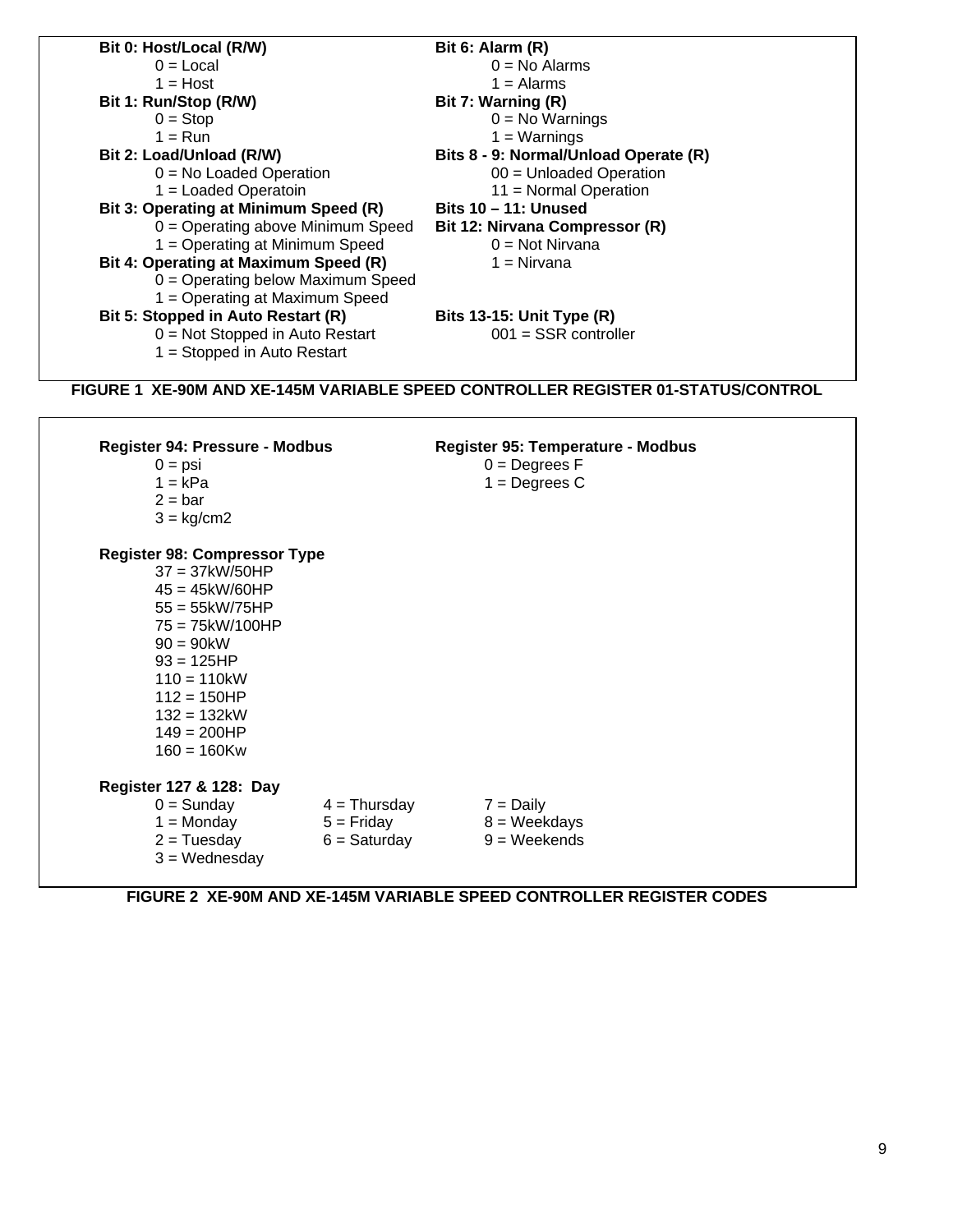| Code            | Description                              |
|-----------------|------------------------------------------|
| 01              | Sensor Failure 4APT                      |
| 02              | Sensor Failure 3APT                      |
| 03              | Sensor Failure 1AVPT                     |
| 04              | Sensor Failure 5CPT                      |
| 05              | Sensor Failure 6CPT                      |
| 06              | (Spare)                                  |
| 07              | Sensor Failure 2APT (2-stage units)      |
| 08              | Sensor Failure 7APT (Dryer)              |
| 09              | Sensor Failure 2CTT                      |
| 10              | Sensor Failure 2ATT                      |
| 11              | <b>Sensor Failure 4ATT</b>               |
| $\overline{12}$ | Sensor Failure 1ATT                      |
| 13              | Sensor Failure 3CTT                      |
| 14              | Sensor Failure 5DTT                      |
| 15              | Sensor Failure 6DTT                      |
| 16              | Sensor Failure T8 (Spare)                |
| 17              | Sensor Failure Remote (Optional)         |
| $\overline{18}$ | <b>High VSD Temperature</b>              |
| 19              | <b>Blower Fault</b>                      |
| $\overline{20}$ | <b>VSD Communication Failure</b>         |
| 22              | <b>Check Motor Rotation</b>              |
| 23              | <b>Stop Failure</b>                      |
| $2\overline{4}$ | <b>Check Incoming Power</b>              |
| 25              | Remote Stop Failure                      |
| 26              | <b>Remote Start Failure</b>              |
| 27              | Incorrect VSD Type                       |
| 28              | Replace Coolant Filter (Idle Mode)       |
| 29              | High Air Pressure                        |
| 30              | Low Sump Air Pressure                    |
| 31              | High A/E Discharge Temperature           |
| 32              | <b>Emergency Stop</b>                    |
| 33              | Change Inlet Filter                      |
| 34              | <b>Change Separator Element</b>          |
| 35              | <b>Change Coolant Filter</b>             |
| 36              | <b>Invalid Calibration</b>               |
| 37              | <b>Check Set Points</b>                  |
| 38              | 100 Hours To Service                     |
| 39              | Service Required                         |
| 40              | Alarm - Service Required                 |
| 41              | <b>Auxiliary 2</b>                       |
| 42              | <b>Auxiliary 1</b>                       |
| 44              | Condensate Drain Error                   |
| 45              | High Interstage Pressure                 |
| 46              | <b>High Coolant Filter Pressure Drop</b> |
| 47              | High Inlet Vacuum                        |
| 48              | <b>High Sump Pressure</b>                |
| 49              | Power Module Timeout                     |
| 51              | Dryer High Pressure                      |
| 52              | <b>Freeze Warning</b>                    |
| 53              | <b>Condenser Low</b>                     |
| 54              | Condenser High                           |
| 55              | Change HE Filter                         |
| 200             | Check SD Card                            |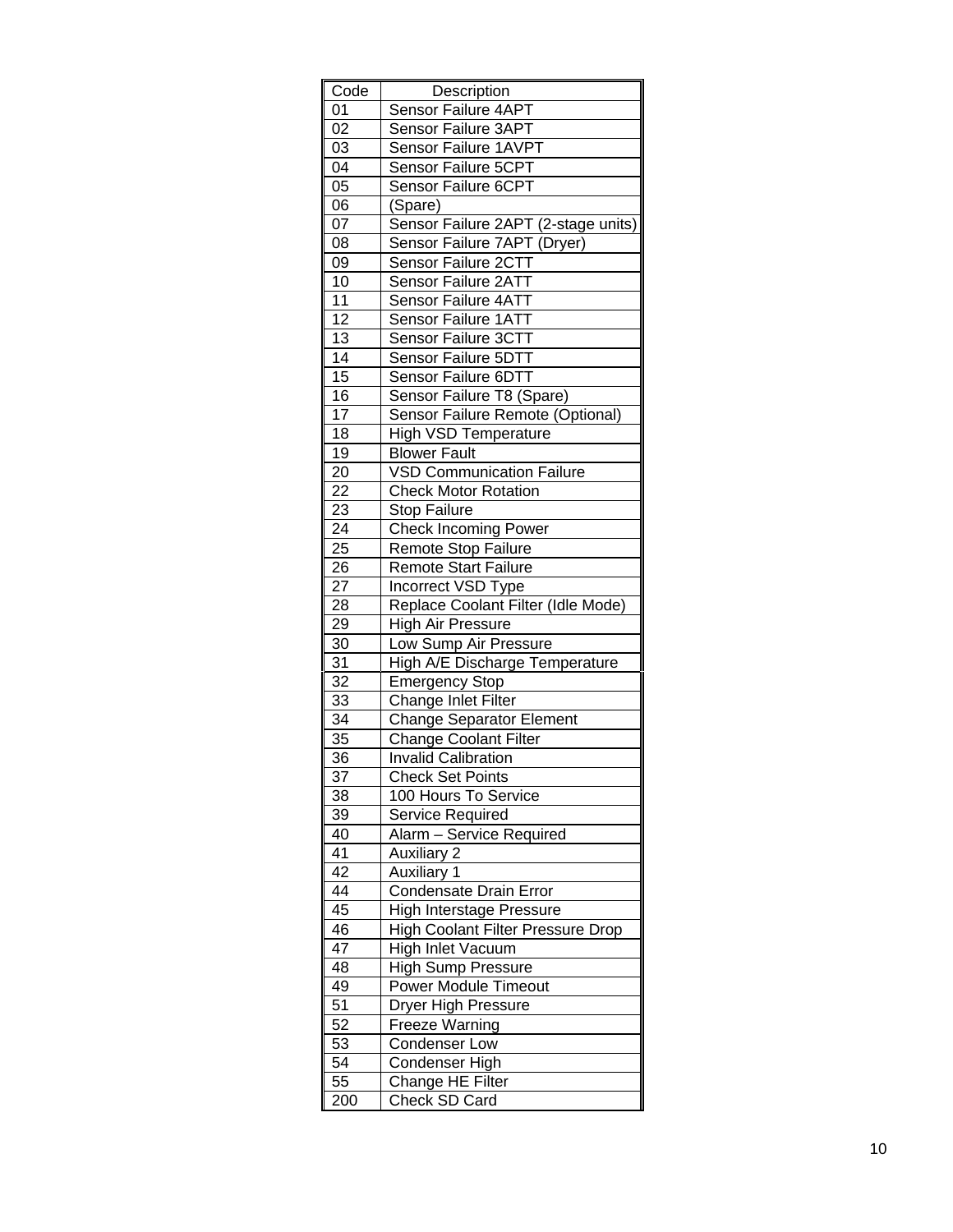| 100 | VSD Fault 0  |
|-----|--------------|
| 101 | VSD Fault 1  |
| 102 | VSD Fault 2  |
| 103 | VSD Fault 3  |
| 104 | VSD Fault 4  |
| 105 | VSD Fault 5  |
| 106 | VSD Fault 6  |
| 107 | VSD Fault 7  |
| 108 | VSD Fault 8  |
| 109 | VSD Fault 9  |
| 110 | VSD Fault 10 |
| 111 | VSD Fault 11 |
| 112 | VSD Fault 12 |
| 113 | VSD Fault 13 |
| 114 | VSD Fault 14 |
| 115 | VSD Fault 15 |
| 116 | VSD Fault 16 |
| 117 | VSD Fault 17 |
| 118 | VSD Fault 18 |
| 119 | VSD Fault 19 |
| 120 | VSD Fault 20 |
| 121 | VSD Fault 21 |
| 122 | VSD Fault 22 |
| 123 | VSD Fault 23 |
| 124 | VSD Fault 24 |
| 125 | VSD Fault 25 |
| 126 | VSD Fault 26 |
| 127 | VSD Fault 27 |
| 128 | VSD Fault 28 |
| 129 | VSD Fault 29 |
| 130 | VSD Fault 30 |
| 131 | VSD Fault 31 |
| 133 | VSD Fault 33 |
| 134 | VSD Fault 34 |
| 135 | VSD Fault 35 |
| 136 | VSD Fault 36 |
| 137 | VSD Fault 37 |
| 138 | VSD Fault 38 |
| 139 | VSD Fault 39 |
| 140 | VSD Fault 40 |
| 141 | VSD Fault 41 |
| 142 | VSD Fault 42 |
| 143 | VSD Fault 43 |
| 144 | VSD Fault 44 |

### **FIGURE 4 XE-90M AND XE-145M VARIABLE SPEED CONTROLLER ALARM & WARNING CODES**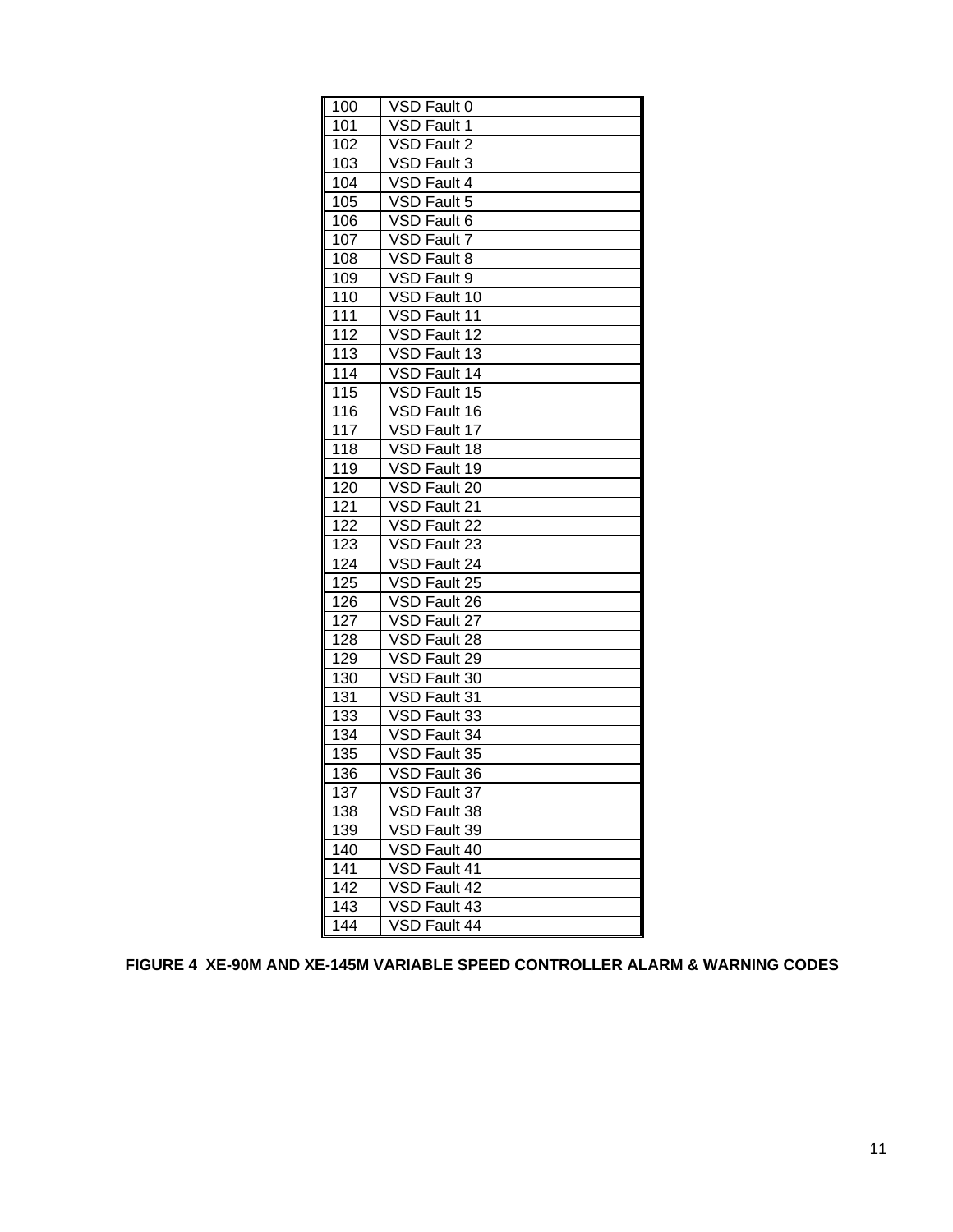### **Xe Retrofit for SSR SG CONTROLLER Modbus Table**

| Register<br>(40XXX) | Variable                              | Read/<br>Write | Range                       | <b>Notes</b>                       |
|---------------------|---------------------------------------|----------------|-----------------------------|------------------------------------|
| 001                 | Status/Control                        | R/W            |                             | See FIGURE 1                       |
| 003                 | Discharge Pressure                    | $\mathsf{R}$   |                             |                                    |
| 004                 | Sump Pressure                         | $\mathsf{R}$   |                             |                                    |
| 005                 | Inlet Vacuum                          | $\overline{R}$ |                             | Divided by 10                      |
| 006                 | <b>Coolant Temperature</b>            | ${\sf R}$      |                             |                                    |
| 007                 | Airend Temperature                    | $\mathsf{R}$   |                             |                                    |
| 008                 | Discharge Temperature                 | ${\sf R}$      |                             |                                    |
| 009                 | <b>Cooler Out Tempature</b>           | ${\sf R}$      |                             | Low Ambient Option                 |
| 010                 | Separator Pressure Drop               | $\overline{R}$ |                             |                                    |
| 012                 | Dry Side Sump Pressure                | $\mathsf{R}$   |                             | separator delta-p sensor<br>option |
| 015                 | Remote Pressure                       | ${\sf R}$      |                             | remote sensor option               |
| $\overline{020}$    | % Load Modulation                     | $\overline{R}$ |                             |                                    |
| 064                 | Total Hours (hours)                   | $\overline{R}$ | $0 - 9999$                  | Less Than 10000                    |
| 065                 | Loaded Hours (hours)                  | ${\sf R}$      | $0 - 9999$                  | Less Than 10000                    |
| 066                 | Ten Thousand Total Hours              | $\overline{R}$ |                             | Multiply by 10000                  |
| 067                 | Ten Thousand Loaded Hours             | $\mathsf{R}$   |                             | Multiply by 10000                  |
| 094                 | Modbus Pressure Unit                  | R/W            |                             | See FIGURE 2                       |
| 095                 | Modbus Temperature Unit               | R/W            |                             | See FIGURE 2                       |
| 098                 | <b>Rated Pressure</b>                 | R              |                             |                                    |
| 099                 | Rated Horse Power/Kilowatt            | $\overline{R}$ | $0 - 22$                    | See FIGURE 2                       |
| 100                 | <b>Starter Type</b>                   | ${\sf R}$      | $1 - 3$                     | See FIGURE 2                       |
| 101                 | Service Level                         | $\overline{R}$ | $0 - 2$                     | See FIGURE 2                       |
| 103                 | Service Interval                      | R/W            | $1000 - 8000$               | hours                              |
| 112                 | Offline Pressure                      | R/W            | $\overline{75}$ - (rated+3) | rated = rated pressure             |
| 113                 | Online Pressure                       | R/W            | 65-(offline-10)             | offline = offline pressure         |
| 114                 | Mode of Operation                     | R/W            | $0 - 2$                     | See FIGURE 2                       |
| 115                 | <b>Starter Time (seconds)</b>         | R/W            | $5 - 30$                    |                                    |
| 116                 | Auto Start/Stop (AS/S) Time (seconds) | R              | $120 - 3600$                |                                    |
| 117                 | Auto Start/Stop (AS/S) On/Off         | R              | 0 or 1                      | $0=Off, 1=On$                      |
| 118                 | Communication Control On/Off          | $\overline{R}$ | 0 or 1                      | $0=Off, 1=On$                      |
| 119                 | Remote Start/Stop On/Off              | $\mathsf{R}$   | $0$ or 1                    | $0=Off, 1=On$                      |
| 121                 | Power Out Restart Option (PORO)On/Off | $\overline{R}$ | 0 or 1                      | $0=Off, 1=On$                      |
| 122                 | PORO Time (seconds)                   | ${\sf R}$      | $10 - 600$                  |                                    |
| 123                 | Auto Start/Stop Delay Time (seconds)  | $\overline{R}$ | $0 - 60$                    |                                    |
| 124                 | Low Ambient Temperature               | $\overline{R}$ | $30 - 150$                  |                                    |
| 125                 | Unloaded Stop Time                    | R/W            | $10 - 30$                   |                                    |

Note 1 - If unit of measure is bar or kgcm², divide by 10.

Note 2 - If unit of measure is bar or kgcm², divide by 100. If unit of measure is PSI, divide by 10.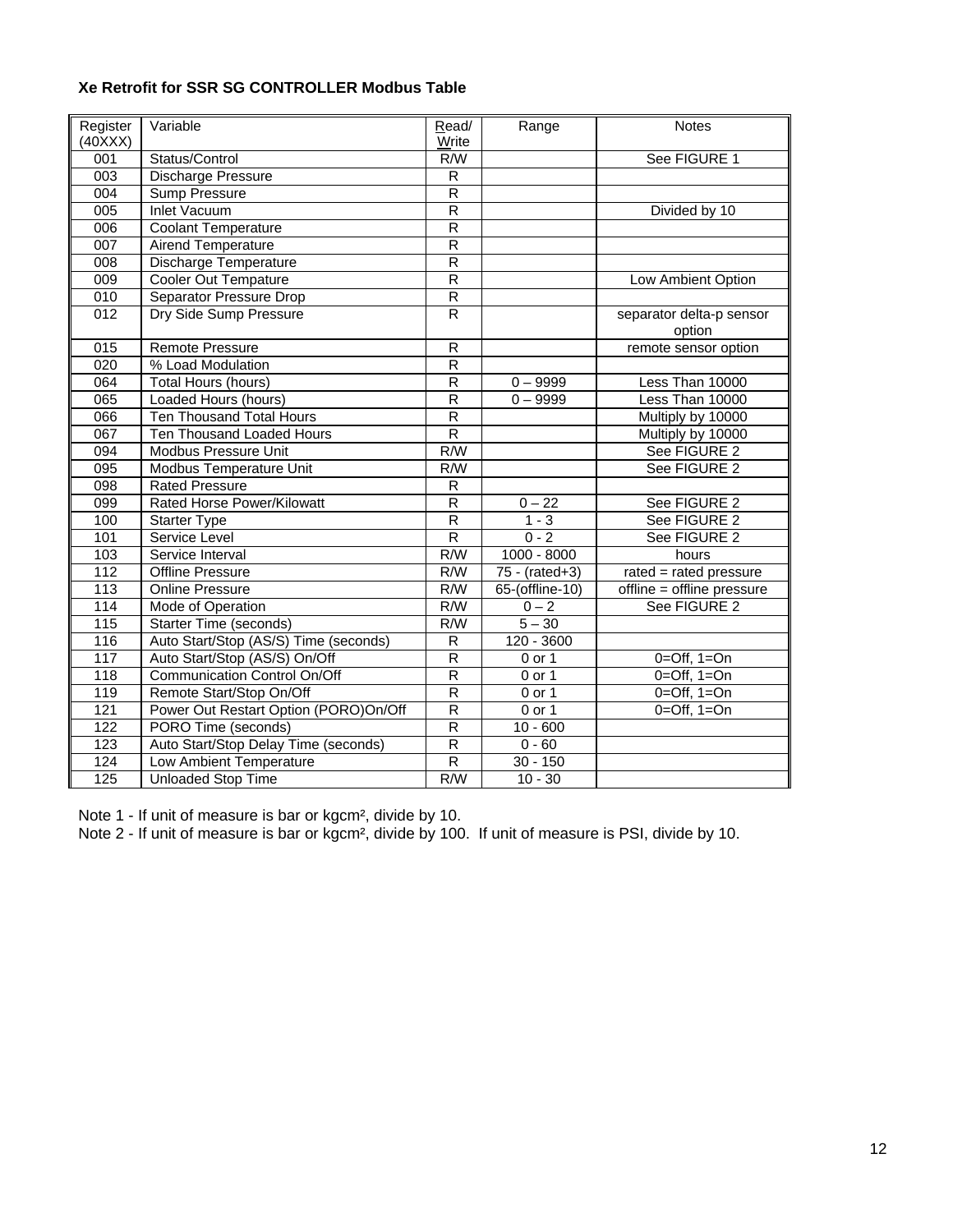| Register | Variable                       | Read/ | Range           | <b>Notes</b>  |
|----------|--------------------------------|-------|-----------------|---------------|
| (40XXX)  |                                | Write |                 |               |
| 126      | Low Ambient Option On/Off      | R     | 0 or 1          | $0=Off, 1=On$ |
| 128      | Lead/Lag                       | R/W   | 0 or 1          | 0=Lead, 1=Lag |
| 129      | Lag Offset                     | R/W   | $0 - 45$        |               |
| 130      | <b>Max Modulation Pressure</b> | R/W   | (Online+10) –   |               |
|          |                                |       | $(Offline + 7)$ |               |
| 131      | Lead/Lag Cycle Length (Hours)  | R.    | $0 - 750$       |               |
| 132      | Scheduled Start (Hour)         | R     | $0 - 23$        |               |
| 133      | Scheduled Start (Minute)       | R     | $0 - 59$        |               |
| 134      | Scheduled Stop (Hour)          | R     | $0 - 23$        |               |
| 135      | Scheduled Stop (Minute)        | R     | $0 - 59$        |               |
| 138      | High Dust Filter               | R     | 0 or 1          | $0=Off, 1=On$ |
| 147      | Separator Delta-P Sensor       | R     | 0 or 1          | $0=Off, 1=On$ |
| 148      | Variable Frequency Drive       | R     | 0 or 1          | $0=Off, 1=On$ |
| 149      | Scheduled Start (Day)          | R     | $0 - 9$         | See FIGURE 2  |
| 150      | Scheduled Stop (Day)           | R     | $0 - 9$         | See FIGURE 2  |
| 151      | Remote Sensor                  | R     | 0 or 1          | $0=Off, 1=On$ |
| 251      | Unloaded Inlet Vacuum          | R     |                 |               |
| 255      | Warning Code                   | R     |                 | See FIGURE 3  |
| 256      | Alarm Code                     | R     |                 | See FIGURE 3  |

| Bit 0: Host/Local (R/W)            | Bit 6: Alarm (R)                 |
|------------------------------------|----------------------------------|
| $0 =$ Local                        | $0 = No$ Alarms                  |
| $1 = Host$                         | $1 =$ Alarms                     |
| Bit 1: Run/Stop (R/W)              | Bit 7: Warning (R)               |
| $0 = Stop$                         | $0 = No$ Warnings                |
| $1 = \text{Run}$                   | $1 =$ Warnings                   |
| Bit 2: Load/Unload (R/W)           | Bit 8: On/Off Line Mode (R)      |
| $0 =$ Unload                       | $0 = Not in On/Off Line Mode$    |
| $1 =$ Load                         | 1 = On/Off Line Mode             |
| Bit 3: Modulating (R)              | Bit 9: Mod/ACS or Mod Only (R)   |
| $0 = Not Modulating$               | $0 = Not in Mod/ASC Mode$        |
| $1 = Modulating$                   | $1 = Mod/ASC Mode$               |
| <b>Bit 4: Unused</b>               | <b>Bits 10-12: Unused</b>        |
| Bit 5: Stopped in Auto Restart (R) | <b>Bits 13-15: Unit Type (R)</b> |
| $0 = Not$ Stopped in Auto Restart  | $001 = SSR controller$           |
| $=$ Stopped in Auto Restart        |                                  |

### **FIGURE 1**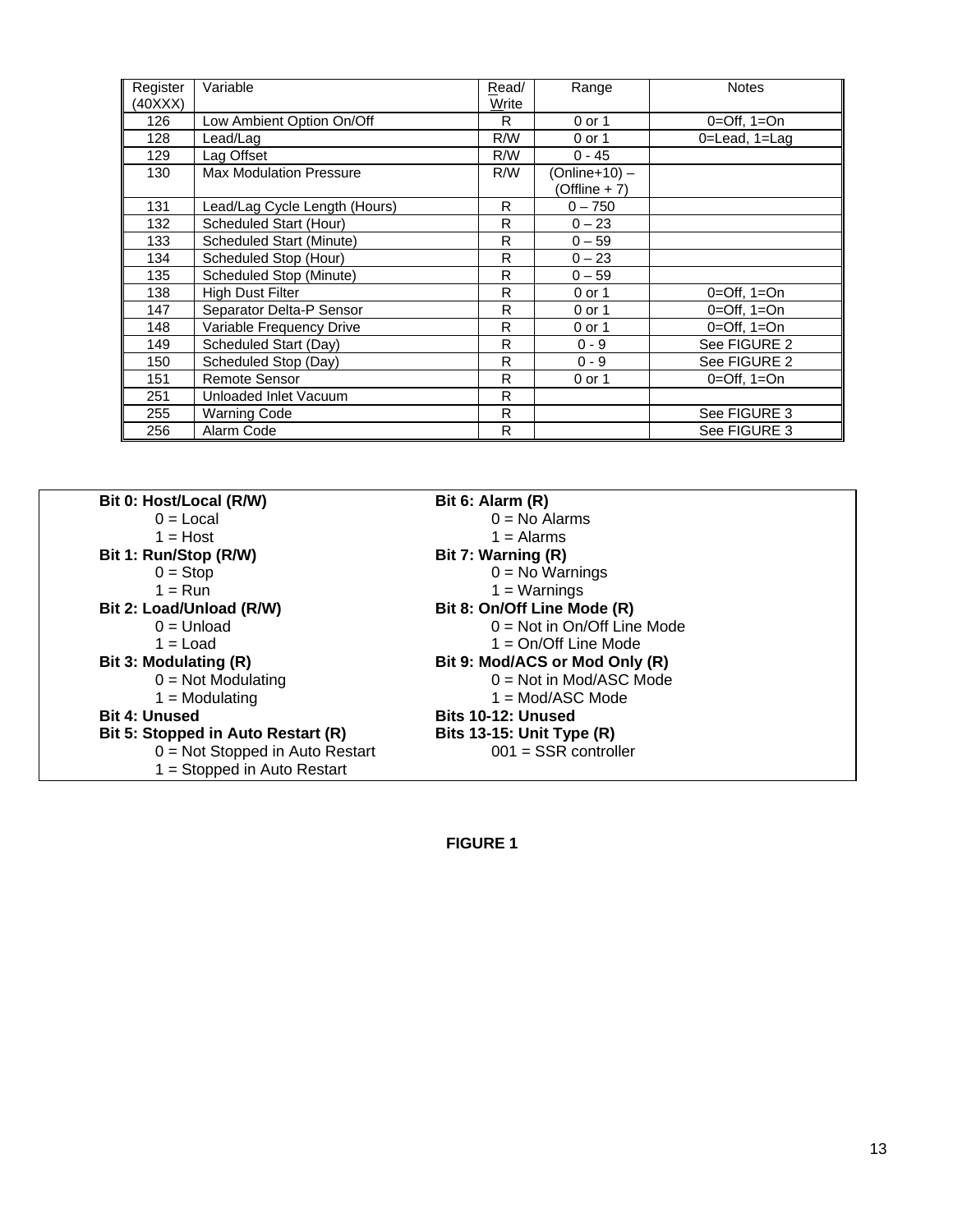#### **Register 94: Pressure - Modbus Register 95: Temperature - Modbus**

- $0 = \text{psi}$  0 = Degrees F
- $1 = kPa$   $1 = Degrees C$
- $2 = bar$
- $3 = kg/cm2$

# **Register 99: Rated Horse Power/Kilowatt**<br>0 = 50hp 8 = 300hp

 $0 = 50$ hp  $8 = 300$ hp  $16 = 132$ kw<br> $1 = 60$ hp  $9 = 350$ hp  $17 = 150$ kw  $1 = 60$ hp 9 = 350hp 17 = 150kw<br>2 = 75hp 10 = 400hp 18 = 160kw  $2 = 75$ hp  $10 = 400$ hp  $18 = 160$ kw<br> $3 = 100$ hp  $11 = 450$ hp  $19 = 200$ kw  $11 = 450$ hp  $4 = 125$ hp  $12 = 500$ hp  $20 = 250$ kw 5 = 150hp 13 = 75kw 21 = 300kw  $6 = 200$ hp  $14 = 90$ kw  $22 = 350$ kw  $7 = 250$ hp  $15 = 110$ kw

#### **Register 100: Starter Type Register 114: Mode of Operation**

- 
- 
- 

# 1 = Star-Delta  $0 = \text{MOD/ACS}$ <br>2 = Soft Starter  $1 = \text{On/Off Line}$

 $2 = Soft$  Starter  $3 =$  Remote / DOL  $2 =$  Modulation (  $2 =$  Modulation Only

#### **Register 101: Service Level**

- $0 =$ Level  $0$
- $1 =$  Level 1
- $2 =$ Level  $2$

# **Registers 149, 150: Day**

- $0 =$  Sunday  $4 =$  Thursday  $7 =$  Daily<br> $1 =$  Monday  $5 =$  Friday  $8 =$  Week  $8 = Weekdays$  $2 =$ Tuesday  $6 =$ Saturday  $9 =$ Weekends  $3 =$  Wednesday
	- **FIGURE 2**